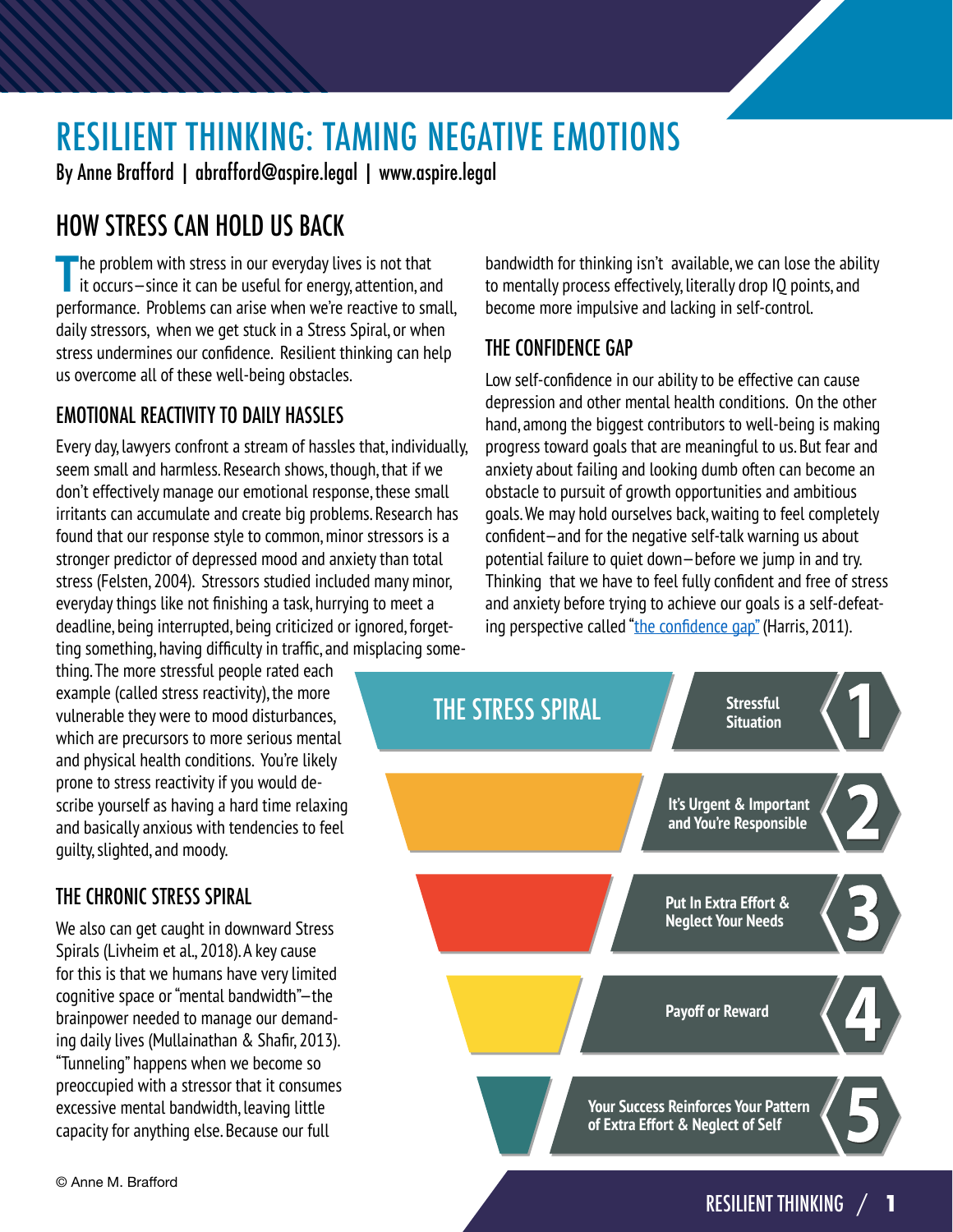*We are what we think. All that we are arises with our thoughts. With our thoughts, we make the world. — Buddha*

# RESILIENT RESPONDING TO STRESS

**Don't Believe Everything You Think.** A key insight from resilience research has been life-changing for many: Stress is not triggered by adverse external events but by our avalanche of thoughts, predictions, and interpretations that adverse events trigger. Resilient thinking starts with learning to separate our thoughts from the emotional and behavioral consequences of those thoughts and cultivating optimism.

**Pessimism vs. Optimism.** Our "appraisal style" is how we tend to interpret stressful situations. It's important because it affects our level of stress reactivity and mental health.

- **• Pessimistic Appraisal Style:** We have a pessimistic appraisal style if we habitually interpret challenging events in an overly negative way. We may consistently overestimate how bad the consequences will be, overestimate the probability of those bad consequences occurring, and/or underestimate our ability to effectively respond.
- **• Optimistic Appraisal Style:** We have an optimistic appraisal style when our habits of thought are more positive and hopeful when considering the likely consequences of challenges and our ability to cope.
- **• Realistic Optimism.** Resilient thinking is not overly pessimistic or overly optimistic. It's a flexible approach in which we realistically appraise challenges in ways that favor optimistic explanations and predictions when the knowable (often fuzzy) facts allow that perspective.

**Becoming Aware Of Our Thought-Emotion Links.** Stressful events often trigger automatic streams of negative self-talk that stir up negative emotions. Resilient thinking requires that we pay closer attention to our automatic thoughts so that we can modify them before they run wild and emotions carry us away.

To prepare to respond effectively to stress, it's helpful to identify our common triggers and self-talk habits:

- What circumstances often trigger you to feel anxiety, panic, self-doubt, anger, irritation, guilt, shame, or embarrassment?
- When negative self-talk starts up, what is it often saying?

**Iceberg Beliefs.** These automatic thoughts often occur so fast that we're not consciously aware of them. This means that we need to really slow down to detect them. We also should explore deeply-held beliefs (called "iceberg beliefs") that may be triggering our negative thoughts. High-achieving professionals often have iceberg beliefs like these (see Wiesssman, 1979):

- Mistakes will make people think less of me.
- My life is wasted unless I'm successful.
- If I don't set the highest standards for myself, I'll be a mediocre person.
- To be a worthwhile person, I must truly excel in at least one major aspect of my life.
- If I don't always do well, people will lose respect for me.
- I must be a useful, productive person or life has no purpose.
- People who have good ideas are more worthy than people who don't.

People who have habits of thought like these are more likely to experience depression and anxiety.

**Common Thought-Emotion Links.** The precise way that our selftalk plays out is unique to each of us—but we can categorize types of self-talk that trigger specific emotions. Understanding these connections can help us identify and process our emotions and figure out how to respond constructively. The table below shows common thought-emotion links (Reivich & Shatte, 2002).

| <b>THOUGHT</b>                                                         | <b>EMOTION</b>      |
|------------------------------------------------------------------------|---------------------|
| My rights have been violated.                                          | Anger               |
| I've experienced a loss.                                               | Sadness, depression |
| I have violated a commitment to you<br>or my own standards for myself. | Guilt               |
| Something bad is going to happen.                                      | Anxiety, fear       |
| Others know I did something badly.                                     | Embarrassment       |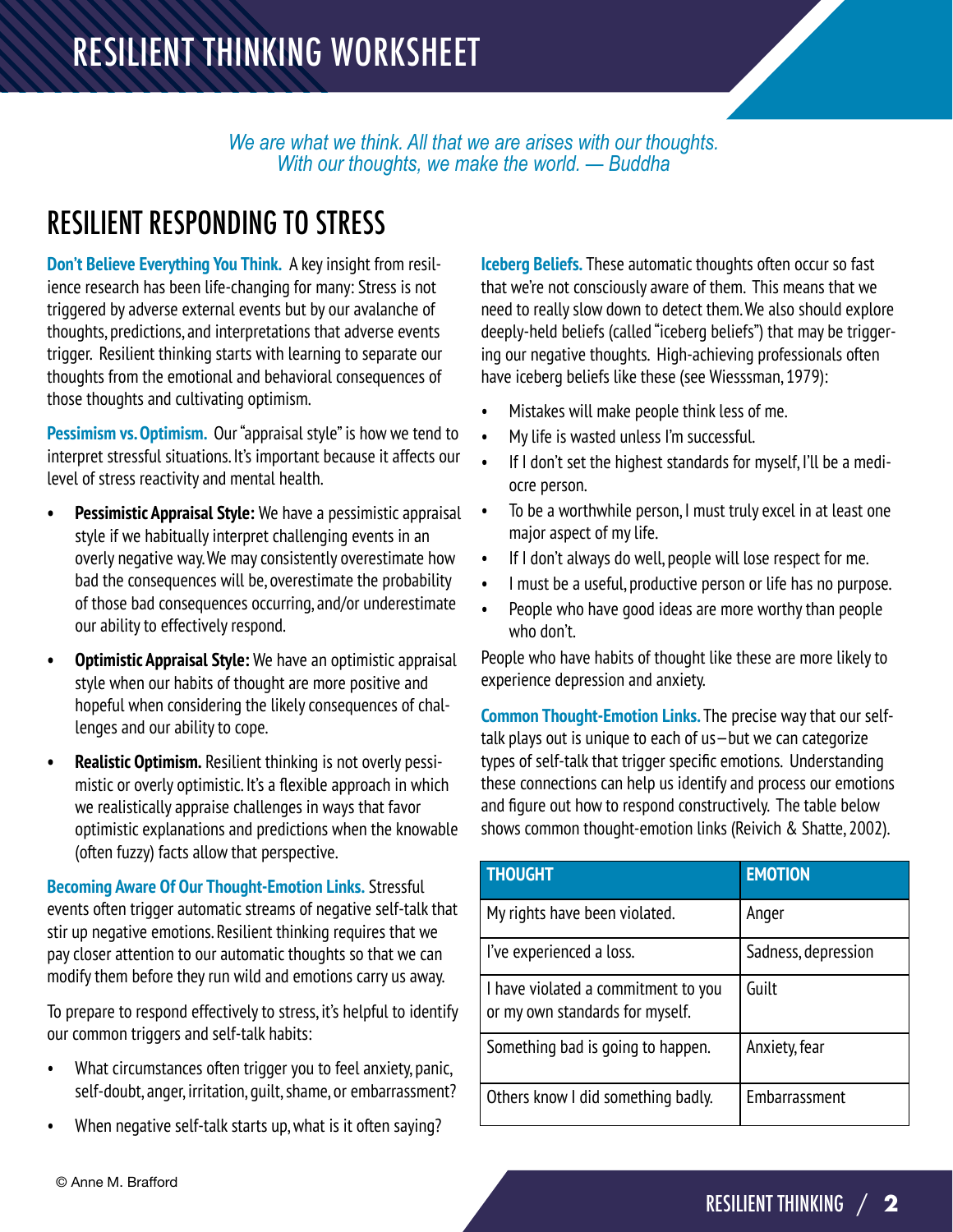*She stood in the storm, and when the wind did not blow her way, she adjusted the sails. — Elizabeth Edwards*

# 6 Steps for Resilient Thinking

**T**he overarching aim in resilient thinking is psychological and regulatory flexibility, which is defined as:

The ability to be consciously aware of our internal experience and, based on situational demands, to flexibly choose, change, or persist in behaviors that aligns with our values and goals.

(Aldao et al. 2015; Blanke et al., 2019; Flaxman & Bond, 2010; Sutcliffe et al., 2018; Tyndall et al., 2018; Wersebe et al. 2018).

Flexibility requires: (1) an ability to avoid being carried away by our emotions by cultivating a conscious awareness of our inner experience, (2) an ability to read the situation to guide the choice of self-regulation strategy, (3) a repertoire of self-regulatory skills and behaviors from which to choose, and (4) an ability to change strategies if needed (Southwick et al., 2014). Below are six steps to get started on building your psychological flexibility.

## **Step 1: Cultivate Conscious Awareness of Your Inner Experience**

If we're not consciously aware of our self-talk and the emotions that flow from it, we lose the ability to choose an effective response when we're flooded with strong emotions. This skill is similar to mindfulness and encourages a flexible awareness of our current experiences (inner and external) without negative judgments, evaluations, or self-critical comparisons. Options for building this skill include:

- Mindfulness Meditation
- Loving-Kindness Meditation
- Be Where You Are
- Mindful Eating or Drinking
- Listen to Classical Music
- "Mindfulness Reps"
- "Cubbyholing" (consciously categorizing inner experiences as: emotion, thought, sensation, action urge, memory)

(Hayes, 2005; Chamine, 2012). The Mindfulness questionnaire in the Appendix (page 7) will help assess this skill.

### **Step 2: Label The Emotion**

It may sound weird, but labeling our negative emotions (e.g., "This feeling I'm experiencing is anxiety") and being able to differentiate between them (e.g., "This feeling is anxiety, not anger or sadness") contributes to well-being (Kalokerinos et al., 2019) and down-regulates our physiological stress response (by, for example, quieting the amygdala; Lieberman et al., 2008, 2011). Labeling also may reduce the likelihood of misattribution—i.e., a mistake about the cause of our emotions (You might be tired, not mad.) The more specific we can be in differentiating our emotional experiences, the more powerful the effect.

To carry out this step, you can try the following:

- 1. Focus your attention on the most intense emotion you're experiencing.
- 2. Label the emotion as best you can without identifying with it (e.g., "I'm having thoughts that I was treated unfairly and this feeling I'm experiencing is anger" rather than "I'm angry").
- 3. Rate the intensity of the feeling on a scale from 0 to 10 (with 0 being the least intense).
- 4. Identify where you feel the emotion in your body.
- 5. Repeat the process for other emotions that you're experiencing less intensely (Berking & Whitely, 2010).

**ACTIVITY.** How many words can you use to describe your emotional experiences? How nuanced are your descriptions? Broadening your emotional vocabulary (called "emotional granularity") may improve your ability to regulate your emotions and your well-being (Barrett, 2017). The same applies to positive emotions: Expanding your positive emotional vocabulary may enrich your experience of well-being (Lomas, 2016).

### **Step 3: Accept Negative Experience: Don't Suppress or Avoid It**

As you're taking note of your thoughts and feelings without judging them, remember that emotions are normal, healthy, and temporary reactions. Try to accept the experience without avoiding or suppressing it. Acceptance entails allowing yourself to ex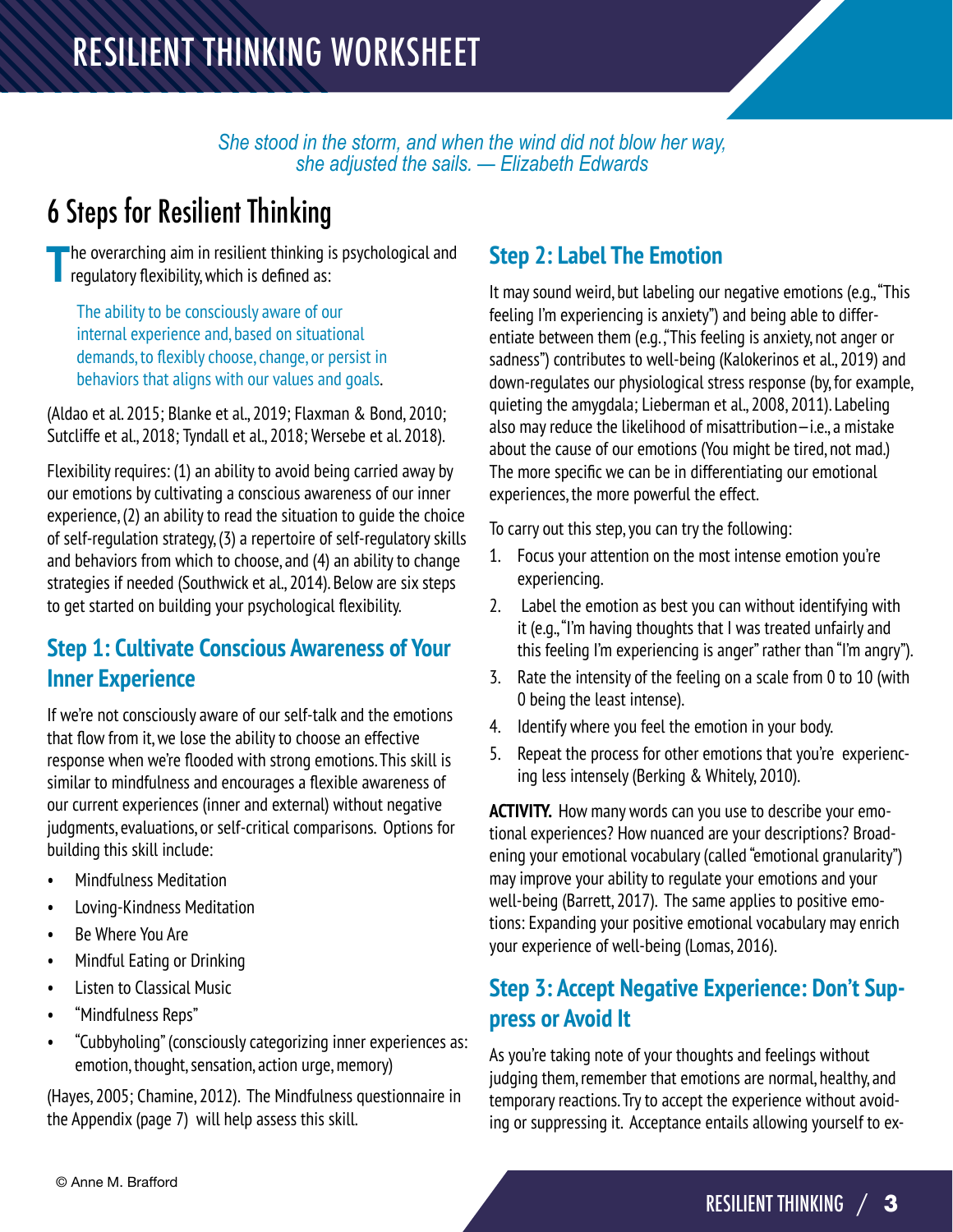perience your feelings without attempting to control or change them in any way, to stay with your emotions as fully as possible and to let them run their natural course (Hoffman et al., 2009). Accepting negative experiences does not mean that we want to feel bad—just that we're willing to put ourselves in situations that might trigger anxiety, stress, and the like in order to align our behavior with our goals and things we value.

The alternative to acceptance is trying to suppress or avoid negative thoughts and emotions, which typically will make them multiply and become more powerful (Hayes, 2005). Suppression also tends to elevate our physiological stress response and feelings of anxiety (e.g.,Hoffman et al., 2009). Additionally, when we try to avoid negative emotions, we often try to avoid the events that trigger them—which results in an increasingly narrow life, an increasingly stronger fear of encountering the event, and declining well-being.

## **Step 4: Defuse From Your Thoughts: Don't Believe Everything You Think**

"Defusion" aims to "unhook" our thoughts from our actions and to create psychological distance between us and our thoughts, beliefs, memories, and self-stories. Defusing means that we understand that we have thoughts but that we are not our thoughts—and our thoughts are not necessarily indicators of what's real in the external world.

Mindfulness plays a big role here. It's essential to have a mindful awareness of our automatic mental chatter so that we're not hijacked by it and so that we're able to defuse and choose effective action. The defusion questionnaire in the Appendix (page 7) will help you assess your ability to defuse from your self-talk.

#### **Step 5: Modify Self-Talk & Emotions In An Adaptive Way**

The next step is to choose an effective strategy to modify our thoughts and emotions given the circumstances. Keep in mind that there's no one strategy that fits all situations, so you'll want to experiment and be flexible.

Below are some examples to get started on building your repertoire of self-regulation skills. Most of them can be used in combination.

- **• Acceptance:** Acceptance (discussed above) sometimes will be an effective and sufficient strategy on its own. Even when it's not, starting with acceptance will be beneficial given the harmful effects of suppression and avoidance.
- **• Self-Compassion.** Provide compassionate self-support to yourself when working to cope with challenging emotions. Self-compassion may be especially effective as an initial strategy if you're feeling particularly down. It involves approaching yourself in a warm, non-critical manner and saying something like this: "[1. Express acceptance and support:] It's understandable that you feel this way. You're facing a challenging situation, and these feelings are natural. But I'm with you, and I'm going to help you. You're not alone. [2. Encourage yourself:] Come on, you can do this. You can pull yourself out of this mood. You have already accomplished so much; you'll also be able to deal with this. [3. Cheer yourself up: Give yourself a warm friendly smile internally and say things to yourself that are energizing and encouraging] [4. Say goodbye:]. I'll say goodbye for now, but I'll be back whenever you need me" (Diedrich et al., 2016).
- **• Self-Distancing**: Increase your sense of objective distance, viewing events from a detached, third-person perspective.
- **• Positive Distraction:** Do something or think about something positive that's unrelated to the stressful situation or emotion that you're feeling. This may be especially helpful as an initial strategy when your emotions are intense. A temporary distraction will give you time to cool off before engaging in more mentally demanding strategies, like cognitive reframing.
- **• Social Support:** Talk to someone in your social network as a means to obtain advice and emotional support.
- **• Cognitive Reframing:** Purposefully identify, challenge, and modify the distorted thinking that's causing your negative emotions (Diedrich et al., 2016). This strategy entails reinterpreting the stressful situation in a way that lessens its emotional impact by viewing it in a different light and adopting a more (realistically) optimistic perspective. For example, you might imagine yourself in the shoes of the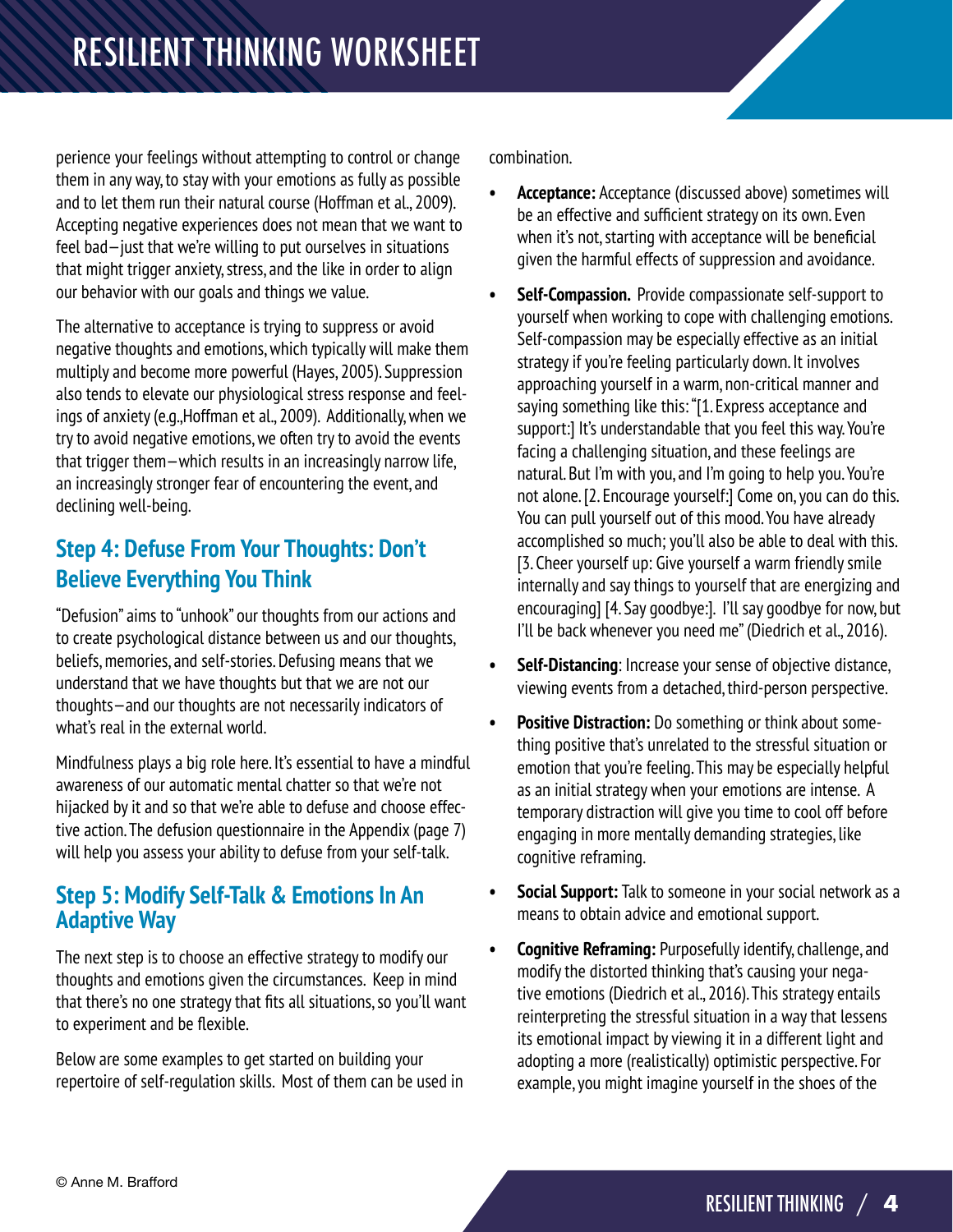person who contributed to the situation or assume their good intent, consider the low probability that anything really bad will happen, and consider the high probability that you'll be able to cope adequately no matter what happens.

Specifically, you might say something like, "I notice that I'm having a thought that I'm going to fail at this, make a fool out of myself, and maybe get fired." Then ask yourself the following questions.

- What are the consequences of thinking this way? How does it make me feel?
- Does this thought help me feel how I want to?
- And how does it influence my behavior when I think like that?
- Does this thought help me behave in the way I want?

Next, you might think about arguments and evidence for and against your negative self-talk:

- Is there evidence that the negative thought is true?
- Are there also arguments against the thought you're having? Have you had prior experiences that are inconsistent with it?
- How can you reformulate the thought in a more positive and helpful way? You may want to try out different versions until you find one that really makes you feel better.
- What's the worst thing that might happen if your thought was true? How likely is that to happen? Even if it does, what resources and skills do you have to cope adequately and be OK?

(Diedrich et al., 2016; Reivich & Shatte, 2002; Seligman, 1991).

Research has found that cognitive reframing is the most effective emotion regulation strategy (Webb et al., 2012). We can use it in most situations, but it isn't always appropriate. For example, when we have sufficient control or influence to change the stressful situation, then we shouldn't stop at cognitive reframing (Troy et al., 2013). We also should consider engaging in problem-solving and taking action to improve the situation.

Also, as noted above, if we're really worked up, we may need to calm down through positive distraction or other means as a preliminary strategy. The SSS template in the Appendix (pp. 7-8) walks through steps of the cognitive reframing process.

## **Step 6: Take Action Aligned With Your Values**

The final step is to clarify your values and goals and align decisions and actions with them—even in the face of psychological obstacles. In other words, feelings of stress, anxiety, depression, or other negative inner experiences should not prevent us from moving forward in a direction consistent with our values and goals. For example:

- If you value having high-quality relationships with your friends and family, you'll need to tolerate the negative thoughts and emotions that crop up when you think about dragging yourself away from your work.
- If you value developing into an excellent lawyer, you'll need to continually choose stretch assignments—even though it may require you to tolerate feelings of anxiety and maybe even a little embarrassment.
- If you value cohesive relationships with your colleagues, you may need to tolerate the discomfort of foregoing the shortterm joy of responding to a snarky email with an equally snarky response—and calm yourself down with a cognitive reframing exercise that gives your colleague the benefit of the doubt.

#### **BOOK RECOMMENDATIONS**

Shirzad Chamine, **Positive Intelligence: Why Only 20%** [of Teams and Individuals Achieve Their True Potential](https://www.amazon.com/Positive-Intelligence-Individuals-Achieve-Potential/dp/B007TXWZDQ/ref=sr_1_1?keywords=Positive+Intelligence&qid=1585780782&s=audible&sr=1-1)

Russ Harris, [The Confidence Gap: A Guide to Overcom](https://www.amazon.com/Confidence-Gap-Guide-Overcoming-Self-Doubt/dp/B00O80XTZQ/ref=sr_1_1?keywords=Russ+Harris+confidence+gap&qid=1585780809&s=audible&sr=1-1)[ing Fear and Self-Doubt](https://www.amazon.com/Confidence-Gap-Guide-Overcoming-Self-Doubt/dp/B00O80XTZQ/ref=sr_1_1?keywords=Russ+Harris+confidence+gap&qid=1585780809&s=audible&sr=1-1)

Steven C. Hayes, [Get Out of Your Mind & Into Your Life](https://www.amazon.com/Get-Your-Mind-Into-Life/dp/B006IKNRVU/ref=sr_1_1?keywords=Steven+Hayes+get+out+of+your&qid=1585780832&s=audible&sr=1-1)

Alex Korb, The Upward Spiral: Using Neuroscience to [Reverse the Course of Depression, One Small Change](https://www.amazon.com/Upward-Spiral-Neuroscience-Reverse-Depression/dp/1626251207/ref=sr_1_1?keywords=Korb%2C+The+Upward+Spiral%3A+Using+Neuroscience+to&qid=1585780885&s=audible&sr=1-1-catcorr)  [at a Time](https://www.amazon.com/Upward-Spiral-Neuroscience-Reverse-Depression/dp/1626251207/ref=sr_1_1?keywords=Korb%2C+The+Upward+Spiral%3A+Using+Neuroscience+to&qid=1585780885&s=audible&sr=1-1-catcorr)

Fredrik Livheim et al., The Mindfulness and Acceptance [Workbook for Stress Reduction](https://www.amazon.com/Mindfulness-Acceptance-Workbook-Stress-Reduction-ebook/dp/B075ST2YBW/ref=sr_1_3?dchild=1&keywords=The+Mindfulness+%26+Acceptance+Workbook+for+Stress+Reduction&qid=1585551047&sr=8-3)

Martin Seligman, [Learned Optimism](https://www.amazon.com/Learned-Optimism-Change-Your-Mind/dp/B00005JXWW/ref=sr_1_1?keywords=Learned+optimism&qid=1585780760&sr=8-1)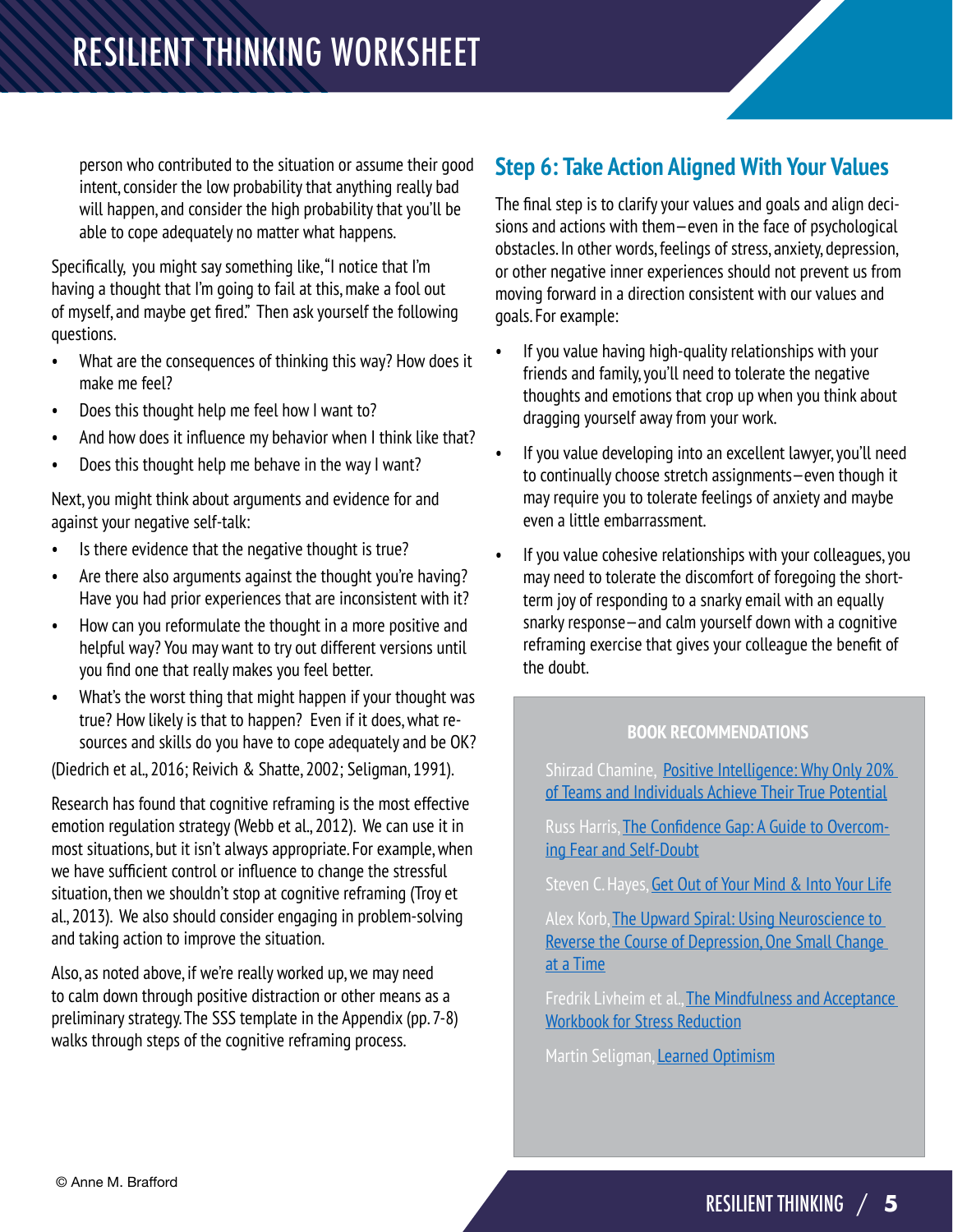# RESILIENT THINKING WORKSHEET: APPENDIX

#### MINDFULNESS SCALE (Non-Reactivity)

| Please rate the following statements using the scale provided. Circle the num-<br>ber that best describes your own opinion of what is generally true for you. | Never | Almost<br><b>Never</b> | Some-<br>times | Fairly<br>Often | Very<br><b>Often</b> |
|---------------------------------------------------------------------------------------------------------------------------------------------------------------|-------|------------------------|----------------|-----------------|----------------------|
| perceive my feelings and emotions without having to react to them.                                                                                            |       |                        |                | 4               |                      |
| I watch my feelings without getting lost in them.                                                                                                             |       |                        |                | 4               |                      |
| When I have distressing thoughts or images, I "step back" and am aware of the<br>thought or image without getting taken over by it.                           |       |                        |                | 4               |                      |
| In difficult situations, I can pause without immediately reacting.                                                                                            |       |                        | 3              | 4               |                      |
| When I have distressing thoughts or images, I feel calm soon after.                                                                                           |       |                        | 3              | 4               |                      |
| When I have distressing thoughts or images I am able just to notice them without<br>reacting.                                                                 |       |                        |                | 4               |                      |
| When I have distressing thoughts or images, I just notice them and let them go.                                                                               |       |                        | 3              | 4               |                      |

This is the non-reactivity scale of the Five Facet Mindfulness Questionnaire-Short Form (Bohlmeijer et al., 2011). It measures an individual's ability to remain calm and clear-minded when faced with thoughts or feelings that may usually elicit emotional responses. A higher score reflects lower reactivity—which contributes to greater well-being. A recent study found that this scale was the most important of the five mindfulness factors (observing, describing, acting with awareness, non-judging, and non-reactivity) for predicting workplace engagement and well-being (Malinowski & Lim, 2015).

#### **DEFUSION**

| Below you will find a list of statements. Please rate how<br>untrue or true each statement is for you by circling a<br>number next to it. | Never<br><b>True</b> | Very<br>Seldom<br><b>True</b> | Seldom<br>True | Some-<br>times<br>True | Fre-<br>quently<br><b>True</b> | Almost<br>Always<br><b>True</b> | Always<br>True |
|-------------------------------------------------------------------------------------------------------------------------------------------|----------------------|-------------------------------|----------------|------------------------|--------------------------------|---------------------------------|----------------|
| My thoughts cause me distress or emotional pain.                                                                                          |                      |                               | 3              | 4                      | 5                              | 6                               |                |
| I get so caught up in my thoughts that I am unable to do<br>the things that I most want to do.                                            |                      | 2                             | 3              | 4                      | 5                              | 6                               | 7              |
| I over-analyze situations to the point where it's unhelpful<br>to me.                                                                     |                      | 2                             | 3              | 4                      |                                | 6                               | 7              |
| I struggle with my thoughts.                                                                                                              |                      | 2                             | 3              | 4                      |                                | 6                               | 7              |
| I get upset with myself for having certain thoughts.                                                                                      | 1                    | 2                             | 3              | 4                      | 5                              | 6                               | 7              |
| I tend to get very entangled in my thoughts.                                                                                              |                      | 2                             | 3              | 4                      | 5                              | 6                               | 7              |
| It's such a struggle to let go of upsetting thoughts even<br>when I know that letting go would be helpful.                                |                      | 2                             | 3              | 4                      |                                | 6                               | 7              |

This is the Cognitive Defusion Questionnaire (Gillanders et al., 2014). Score the scale by summing the seven items. Higher scores reflect higher levels of cognitive fusion, which is related to depression and anxiety.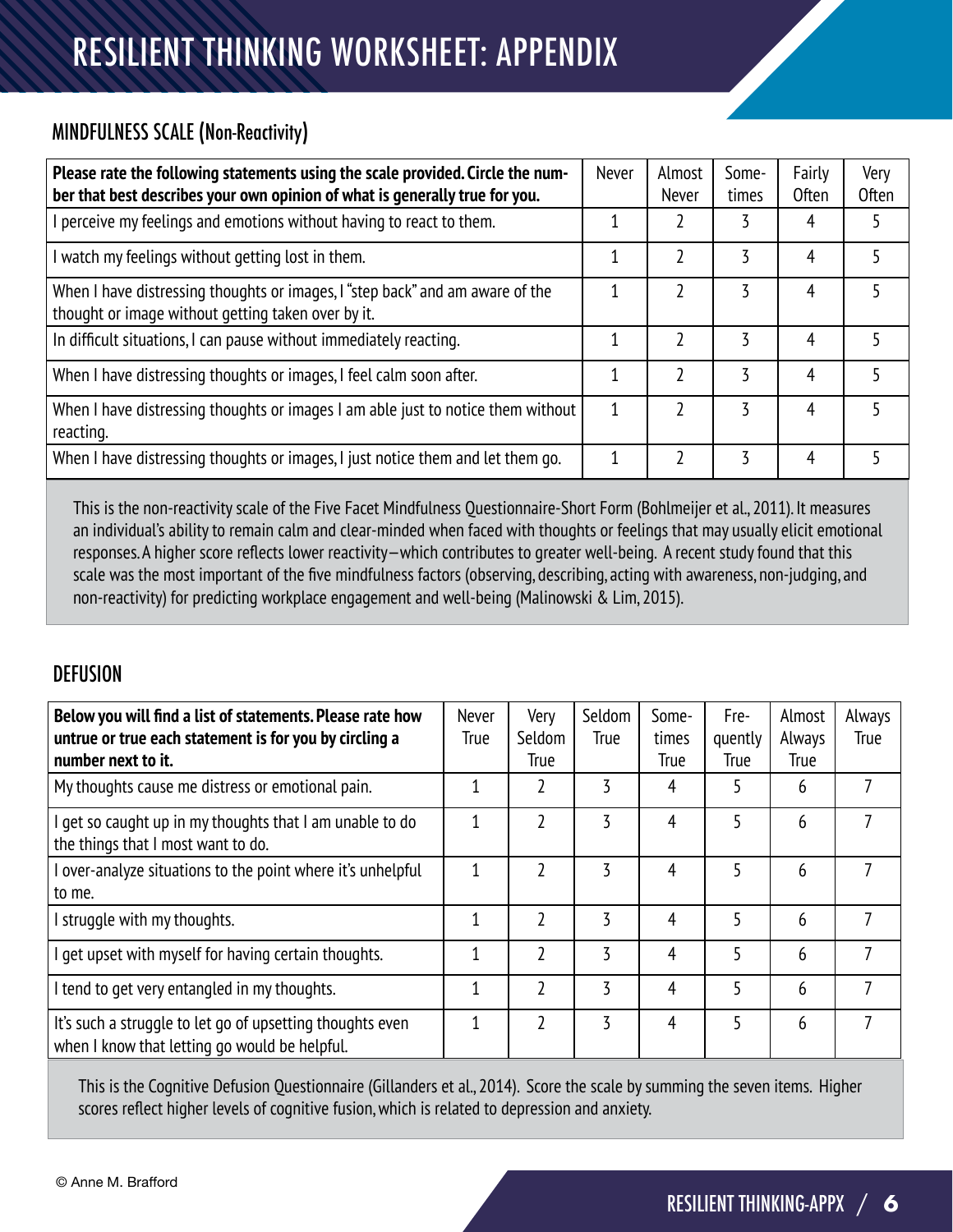# RESILIENT THINKING WORKSHEET: APPENDIX

#### COGNITIVE REFRAMING: SSS TEMPLATE

| Stressful Situation: Describe a recent Stressful Situation. Keep it objective and stick to the facts; no opinions.                                                                                                                                                                            |                                                                                                                                      |  |  |  |
|-----------------------------------------------------------------------------------------------------------------------------------------------------------------------------------------------------------------------------------------------------------------------------------------------|--------------------------------------------------------------------------------------------------------------------------------------|--|--|--|
|                                                                                                                                                                                                                                                                                               |                                                                                                                                      |  |  |  |
|                                                                                                                                                                                                                                                                                               |                                                                                                                                      |  |  |  |
|                                                                                                                                                                                                                                                                                               |                                                                                                                                      |  |  |  |
| Self-Talk: What did you say to yourself in the moment? (Note<br>that interpretations and self-talk often are automatic and<br>lightning-fast. It might have happened so quickly that you<br>don't even notice. So you'll need to slow down and pay close<br>attention to your brain chatter.) | Surge: Emotions (what did you feel mentally?), Physical Sensations<br>(what did you feel in your body), Behaviors (what did you do?) |  |  |  |
|                                                                                                                                                                                                                                                                                               |                                                                                                                                      |  |  |  |
|                                                                                                                                                                                                                                                                                               |                                                                                                                                      |  |  |  |
| Reflection: What did you learn from this? Was your negative self-talk helpful or harmful?                                                                                                                                                                                                     |                                                                                                                                      |  |  |  |
|                                                                                                                                                                                                                                                                                               |                                                                                                                                      |  |  |  |
|                                                                                                                                                                                                                                                                                               |                                                                                                                                      |  |  |  |
|                                                                                                                                                                                                                                                                                               |                                                                                                                                      |  |  |  |
| Dispute Irrational Thoughts: Identify evidence that points to the accuracy and inaccuracy of your thoughts. Put it into perspective<br>and generate a more optimistic belief about the Situation.                                                                                             |                                                                                                                                      |  |  |  |
| My belief is not completely true because:                                                                                                                                                                                                                                                     |                                                                                                                                      |  |  |  |
|                                                                                                                                                                                                                                                                                               |                                                                                                                                      |  |  |  |
| An alternative, more accurate way of seeing this is:                                                                                                                                                                                                                                          |                                                                                                                                      |  |  |  |
|                                                                                                                                                                                                                                                                                               |                                                                                                                                      |  |  |  |
| The most likely outcome will be:                                                                                                                                                                                                                                                              |                                                                                                                                      |  |  |  |
|                                                                                                                                                                                                                                                                                               |                                                                                                                                      |  |  |  |
| And I can take the following actions to handle it:                                                                                                                                                                                                                                            |                                                                                                                                      |  |  |  |
| Even if the worst-case scenario happened, it wouldn't be that bad or I'd still be OK because:                                                                                                                                                                                                 |                                                                                                                                      |  |  |  |
|                                                                                                                                                                                                                                                                                               |                                                                                                                                      |  |  |  |
| <b>Actions to Take Now?</b>                                                                                                                                                                                                                                                                   |                                                                                                                                      |  |  |  |
|                                                                                                                                                                                                                                                                                               |                                                                                                                                      |  |  |  |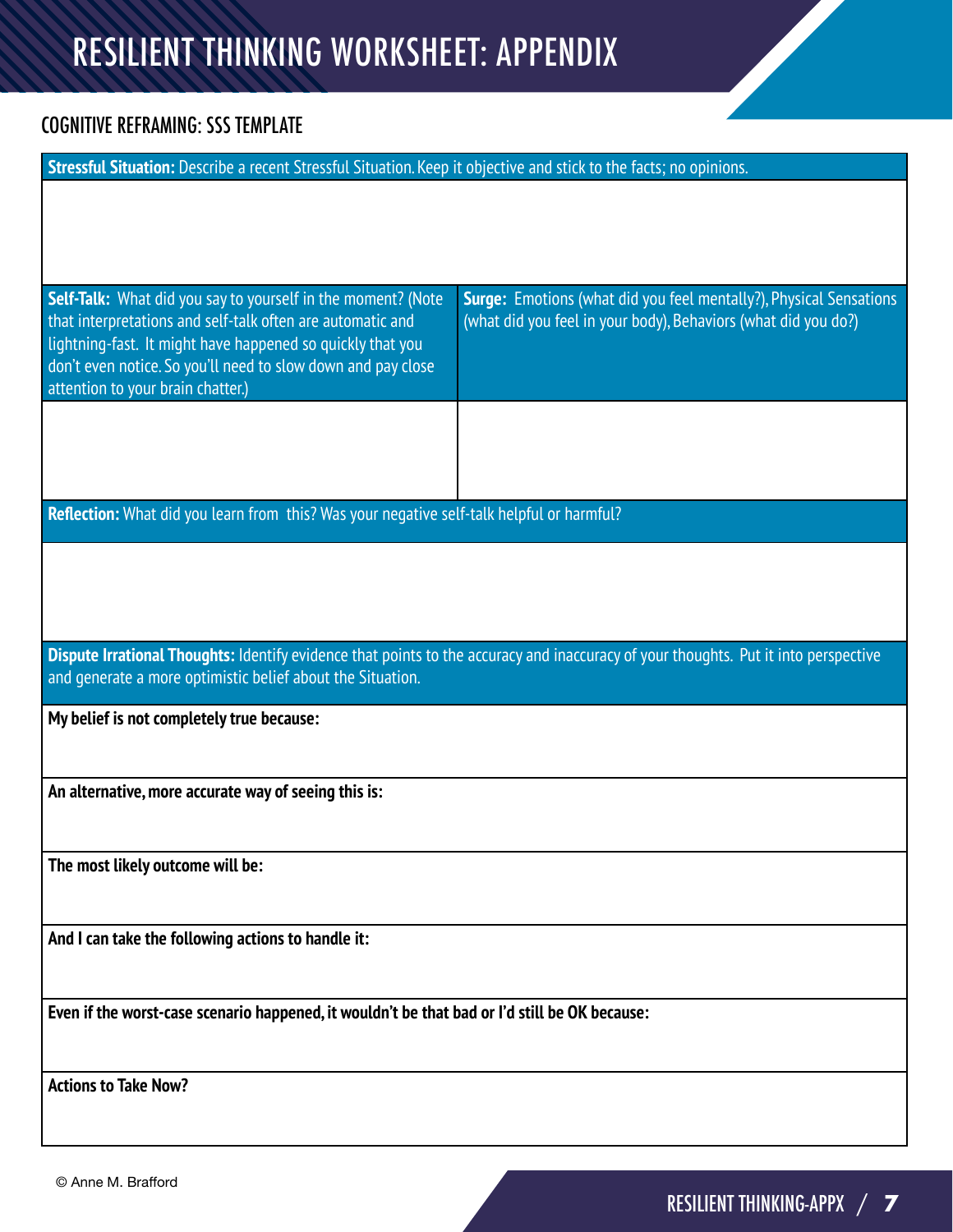# RESILIENT THINKING WORKSHEET: APPENDIX

#### COGNITIVE REFRAMING: SSS TEMPLATE -- Example

**Stressful Situation:** Describe a recent Stressful Situation. Keep it objective and stick to the facts; no opinions. Hearing my words and idea come out of my supervisor's mouth (un-credited) in a meeting with important people. **Self-Talk:** What did you say to yourself in the moment? **Surge:** Emotions (what did you feel mentally?), Physical Sensations (what did you feel in your body), Behaviors (what did you do?) I can't believe you're sitting there saying that. Is she thinking about firing me? Does she really think it's her idea? What's wrong with me that my confidence is so low? Why does this bother me so much? She's quicker on her feet and more outgoing than I am. Anger Anxiety Ego bruised Threatened & paranoid Raised heart rate, felt hot, stomach clenched, thoughts racing Spent time obsessing over it Avoided her **Reflection:** What did you learn from this? Was your negative self-talk helpful or harmful? Getting carried away by my emotions made me ineffective in the meeting and made me feel mentally and physically bad. My automatic negative self-talk was harmful in the moment and also afterwards because I avoided her and kept obsessing about it. **Dispute Irrational Thoughts:** Identify evidence that points to the accuracy and inaccuracy of your thoughts. Put it into perspective and generate a more optimistic belief about the Situation. **My belief is not completely true because:** She has always been supportive of me in the past. I have no reason to believe that she's trying to get rid of me. **An alternative, more accurate way of seeing this is**: We're on the same team so she may viewed the idea as hers as well. Or she might just have forgotten who first came up with the idea. **The most likely outcome will be:** Nothing bad likely will happen and my contribution will become clear. **And I can take the following actions to handle it:** If I decide it's important, I can talk to her about it. **Even if the worst-case scenario happened, it wouldn't be that bad or I'd still be OK because:** The worst case scenario would be that she really is setting me up to fire me. This seems really unlikely but even if it happened, I could find another job and be fine. I have plenty of friends, family, and other resources to support me. **Actions to Take Now?** I'll ask her to lunch and explore what happened in a constructive, non-confrontational way.